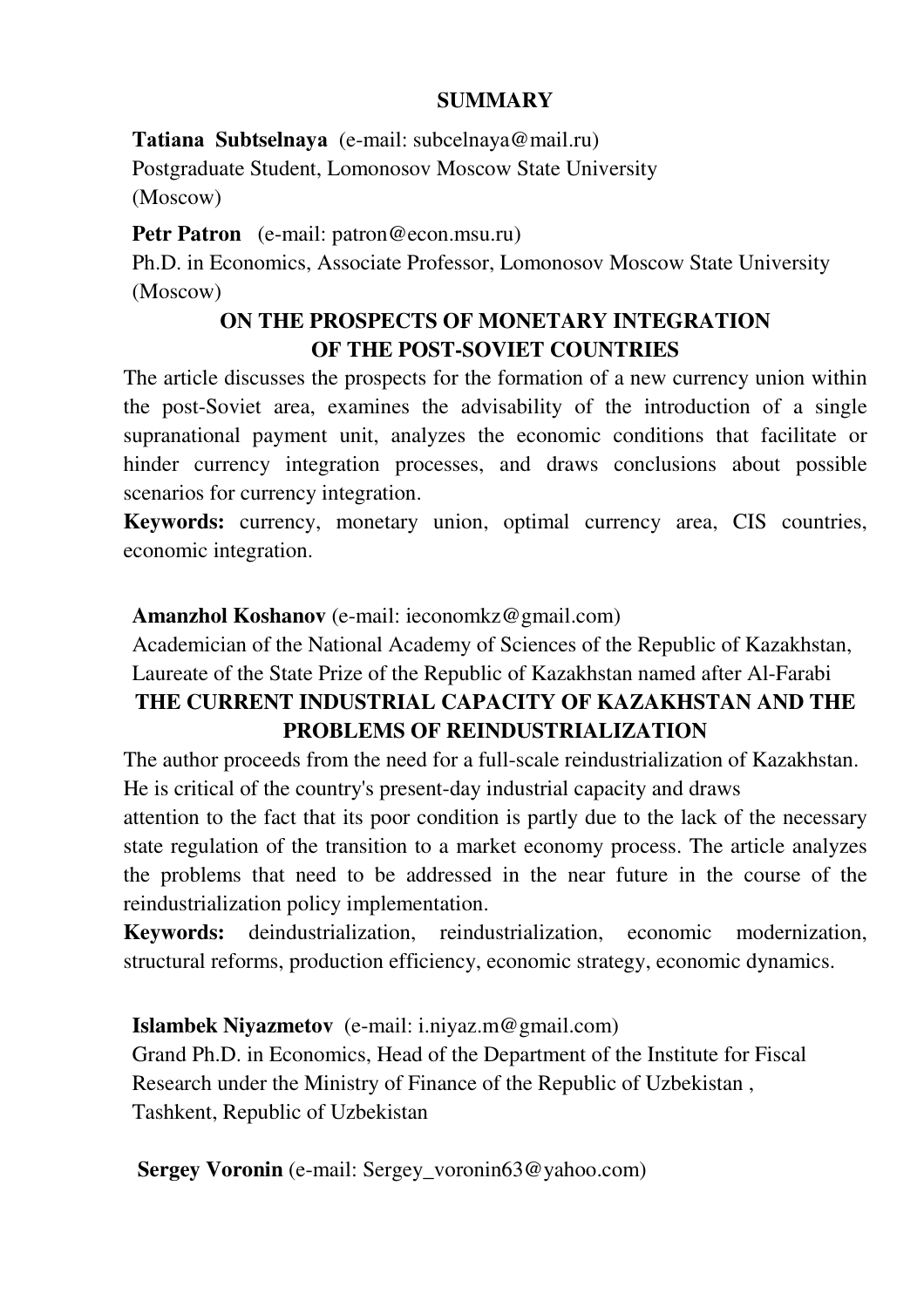Grand Ph.D. in Economics, Chief Specialist of the Institute for Fiscal Research under the Ministry of Finance of the Republic of Uzbekistan, Professor Tashkent branch of Plekhanov Russian University of Economics, Tashkent, Republic of Uzbekistan

# **Bobur Koraboev** (e-mail: qoraboev.bobur@mail.ru)

Chief Specialist of the Institute for Fiscal Research under the Ministry of Finance of the Republic of Uzbekistan, Tashkent , Republic of Uzbekistan

**Daria Ugay** (e-mail: darya.ugay@mail.ru)

Leading Specialist of the Institute for Fiscal Research under the Ministry of Finance of the Republic of Uzbekistan, Tashkent, Republic of Uzbekistan

# **WAYS OF PROPERTY TAX REFORM IN THE REPUBLIC OF UZBEKISTAN**

The article discusses the practice of using property tax in Uzbekistan. Insufficient efficiency of the existing mechanisms of property taxation, the high cost of tax administration with a low fiscal value of the property taxes levied on individuals are revealed. Proposals regarding real estate tax have been formulated to introduce in the republic.

**Keywords:** property, real estate, taxes, taxation, property tax, tax rate, social deductions.

# **Аlexander Navoyev** (е-mail: nav4646@mail.ru)

Ph.D. in Economics, Head of the Bureau of JSC " RSK " MIG"

# **LABOR RELATIONS: PROBLEMS OF SOCIAL JUSTICE**

The author reveals the fundamental problem of labor relations - the fact, that in reality the status of an employee makes the worker a vulnerable party to the employment contract.

To eliminate such vulnerability, the author suggests a number of organizational measures to ensure the protection of employees from the employer's abuse of power.

**Keywords:** labor relations, the rights of employees, the price of labor, the vulnerable party to the contract, the Labor Exchange, the labor market.

# **Mikhail Kornilov** (e-mail: kornilov6547@mail.ru)

Grand Ph.D. in Economics, Professor,

Department of Economic Security of the Russian Presidential Academy of National Economy and Public Administration (Moscow)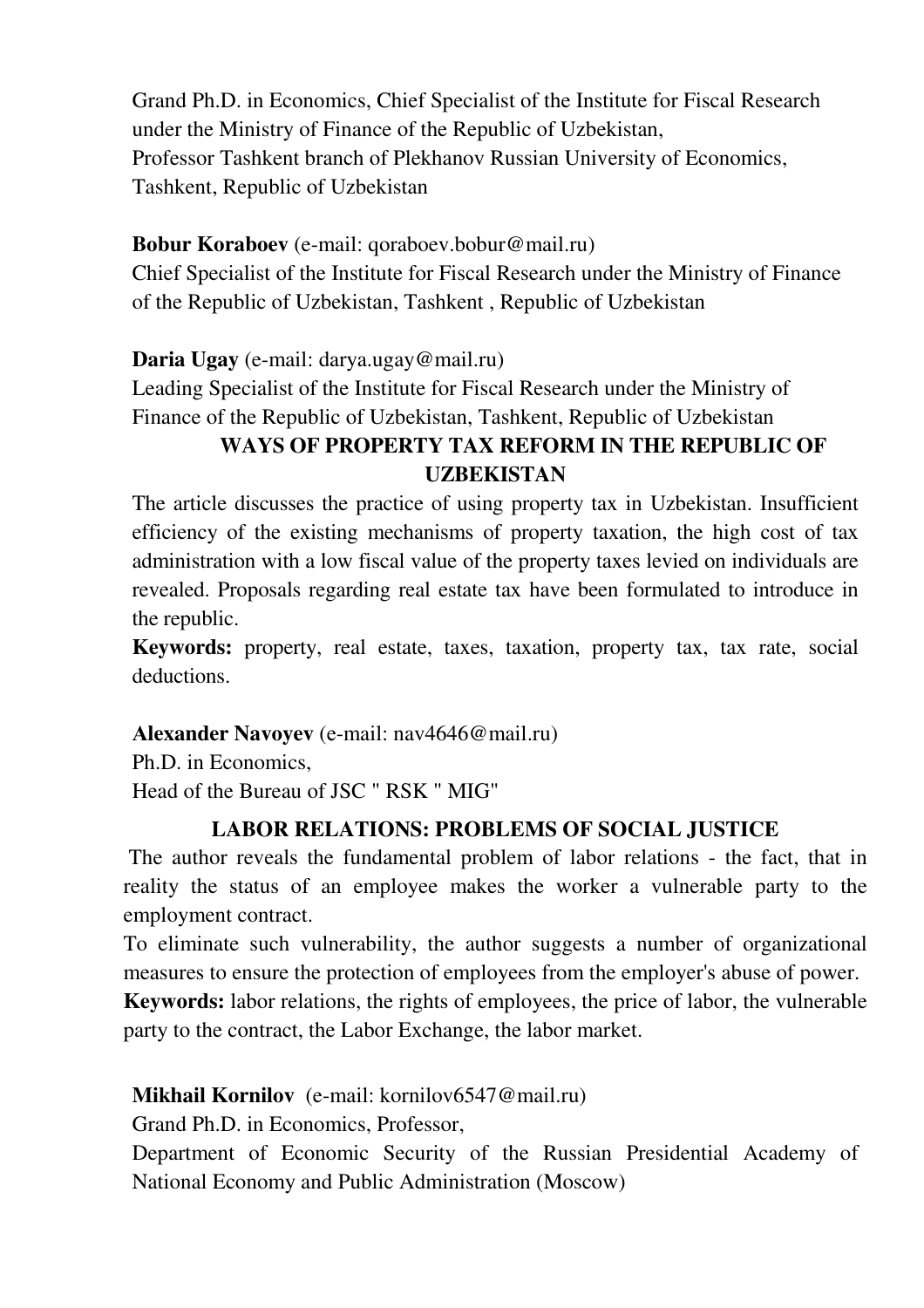**Alexey Kornilov** (e-mail: lyokha74@mail.ru)

Postgraduate Student,

Department of Economic Theory of the Financial University under the Government of the Russian Federation (Moscow)

# **THE NEW APPROACHES TO THE PRECARIZATION OF INTELLECTUAL LABOUR IN THE CONTEXT OF NEOFEUDAL SOCIAL ORDER TRIUMPHANT**

The article examines the paradoxical phenomenon of employment growth in the largest high-tech companies, paralleled by economic stagnation and general layoffs in other sectors. Drawing on a number of authoritative sources, the author comes to the conclusion about the imitative nature of some indicators and offers his own vision of the ongoing profound changes in the social systems and their economic basis in the developed countries.

**Keywords:** monkey business, precarization, neo-feudalism, bureaucracy, busy idleness, zombie capitalism, zombie economy, non-profit capitalism, digital revolution, hype**.**

# **Elena Kubishin** (e-mail: kubishin48@gmail.com)

Ph.D. in Economics, Associate Professor, Senior Researcher, Institute of Economics of RAS (Moscow)

# **Alexey Sedlov** (e-mail: sedlovap@bk.ru)

Ph.D. in Economics, Leading Researcher, Institute of Economics of RAS (Moscow)

# **Irina Soboleva** (irasobol@gmail.com)

Grand Ph.D. in Economics, Chief Researcher, Institute of Economics of RAS (Moscow)

# **SOCIAL, PROFESSIONAL AND REGIONAL ASPECTS OF POVERTY IN THE RUSSIAN FEDERATION DURING OF THE PANDEMIC**

The article examines the main approaches to assessing the scale and parameters of regional poverty in Russia, and notes a high degree of regional inequality. In the context of the pandemic, the risks of unemployment and indebtedness have increased, and the decline in household incomes has prompted the forecasts of a further growth in regional poverty.

The role of the subjective factor is revealed, directions for alleviating regional poverty are given and specific measures are proposed for targeted support of families with children.